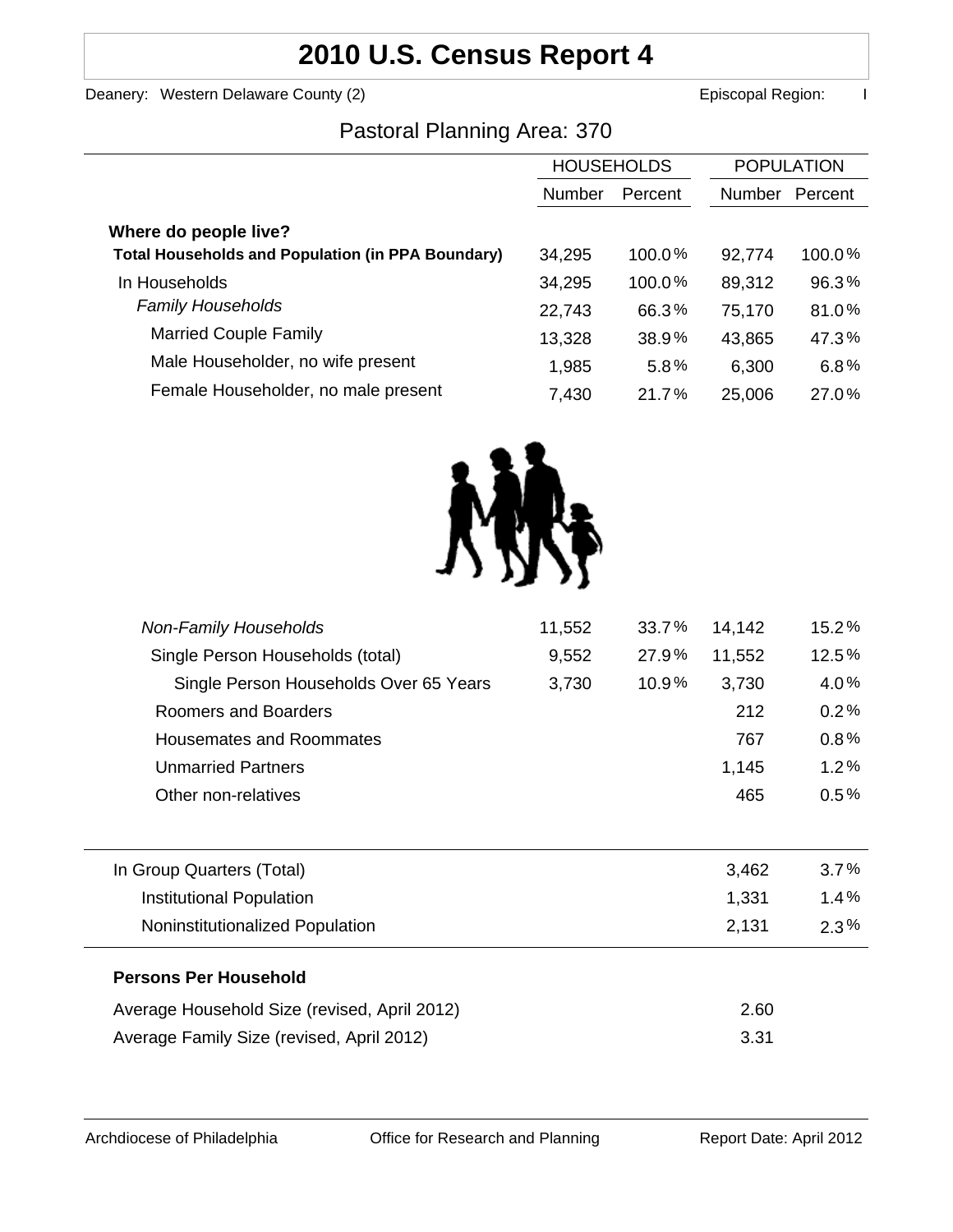# **2010 U.S. Census Report 4**

Deanery: Western Delaware County (2) Deanery: Western Delaware County (2)

## Pastoral Planning Area: 370

|                                                   |                | <b>POPULATION</b> |
|---------------------------------------------------|----------------|-------------------|
| <b>CHILDREN - UNDER AGE 18</b>                    | Number         | Percent           |
| Total Children - Under Age 18 (in PPA Boundary)   | 22,974         | 100.0%            |
| In Households                                     | 22,881         | 99.6%             |
| Householder or spouse is under 18                 | $\overline{7}$ | 0.0%              |
| With Related:                                     |                |                   |
| Married-Couple Family                             | 9,966          | 43.6%             |
| Male Householder, No Wife Present                 | 1,476          | 6.4%              |
| Female Householder, No Husband Present            | 7,852          | 34.2%             |
| <b>Other Related Householder</b>                  | 594            | 11.5%             |
| <b>With Non-Relatives</b>                         | 340            | 1.5%              |
| <b>Grandparent Householder</b>                    | 2,646          | 11.5%             |
| In Group Quarters                                 | 93             | 0.4%              |
| Institutionalized population                      | 0              | 0.0%              |
| Noninstitutionalized population                   | 93             | 0.4%              |
| <b>ADULTS - AGE 65 AND OLDER</b>                  |                |                   |
| Total Adults - Age 65 and Older (in PPA Boundary) | 11,919         | 100.0%            |
| In Households                                     | 11,689         | 98.1%             |
| Family Households:                                | 7,584          | 63.6%             |
| Is Householder or Spouse                          | 6,408          | 53.8%             |
| With Other Relative Householder                   | 294            | 2.5%              |
| With Non-Related Householder                      | 72             | $0.6\%$           |
| is Parent                                         | 593            | 5.0%              |
| is Parent-in-Law                                  | 218            | 1.8%              |
| In Non-family Households:                         | 4,104          | 34.4%             |
| Male Living Alone                                 | 1,120          | 9.4%              |
| Male not Living Alone                             | 103            | $0.9\%$           |
| Female Living Alone                               | 2,611          | 21.9%             |
| Female not Living Alone                           | 105            | 0.9%              |
| Other                                             | 166            | 1.4%              |
| In Group Quarters                                 | 230            | 1.9%              |
| Institutionalized population                      | 114            | 1.0%              |
| Noninstitutionalized population                   | 116            | 1.0%              |
| Housing Units in the Pastoral Planning Area       |                |                   |
| <b>Total Housing Units</b>                        | 37,592         | 100.0%            |
| Occupied                                          | 34,295         | 91.2%             |
| Owner-Occupied                                    | 21,917         | 58.3%             |
| Renter-Occupied                                   | 12,378         | 32.9%             |
| Vacant                                            | 3,297          | 8.8%              |

Archdiocese of Philadelphia **Office for Research and Planning** Report Date: March 2012